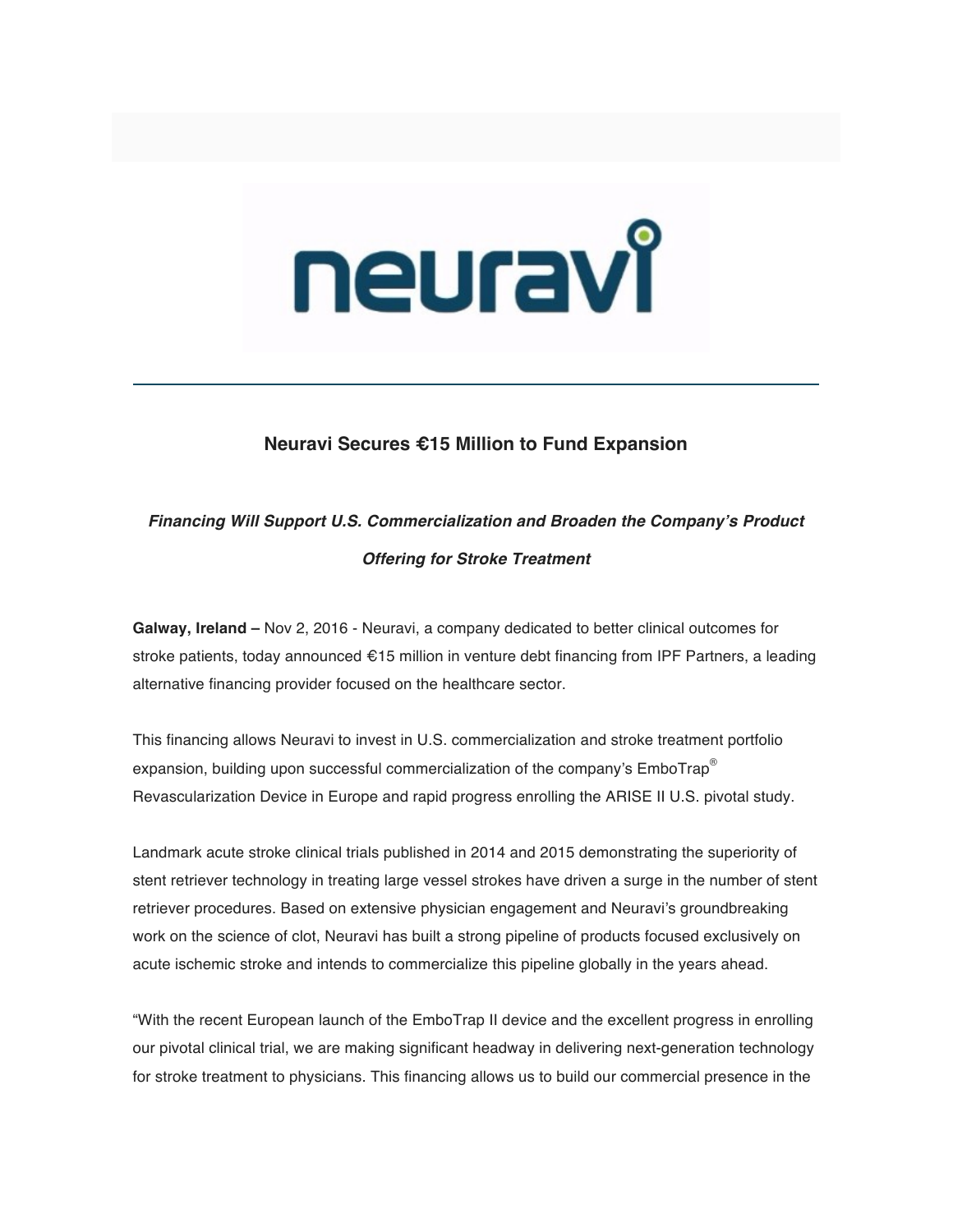U.S. and further invest in R&D for our exciting product pipeline," said Eamon Brady, Neuravi CEO. "We see significant innovation opportunity due to the under-developed stroke treatment 'toolbox' available to stroke clinicians today. Our vision is to design and build devices that truly address the needs of acute stroke patients and put them in the hands of stroke physicians all over the world. This funding is an important step on our roadmap."

### **About EmboTrap**

The EmboTrap Revascularization Device is engineered to restore blood flow to the brain by retrieving clot with a proprietary dual-layer stent-like structure. The device's integrated distal protection zone is designed to reduce the risk of clot fragmentation during retrieval, which could cause additional harm to the patient. The EmboTrap II Revascularization Device is available in Europe to treat patients with acute ischemic stroke. The EmboTrap is currently available for investigational use only in the U.S. under the ARISE II clinical trial, which will support a U.S. Food and Drug Administration (FDA) submission for approval to market the device in the United States.

### **About Neuravi**

Neuravi designs, develops and manufactures innovative medical devices for the treatment of acute ischemic stroke. Through the Neuravi Thromboembolic Initiative (NTI), Neuravi supports collaboration between engineers, clinicians and researchers to improve patient outcomes in stroke by deepening the understanding of the science of clot and occlusions. Neuravi is exclusively focused on acute ischemic stroke. More information can be found at www.neuravi.com.

### **IPF Partners**

IPF Partners, based in Luxembourg, is a leading alternative financing provider focused on the healthcare sector. IPF invests directly in emerging pharma/biotech, medtech and diagnostics companies. Founded in 2011 by a seasoned multi-disciplinary team combining over fifty years of finance and investment and over thirty years of healthcare experience, IPF has developed a unique business model using the team's specialist sector knowledge to provide bespoke, long-term financing. For more information visit www.ipfpartners.com.

**Visit Neuravi.com**